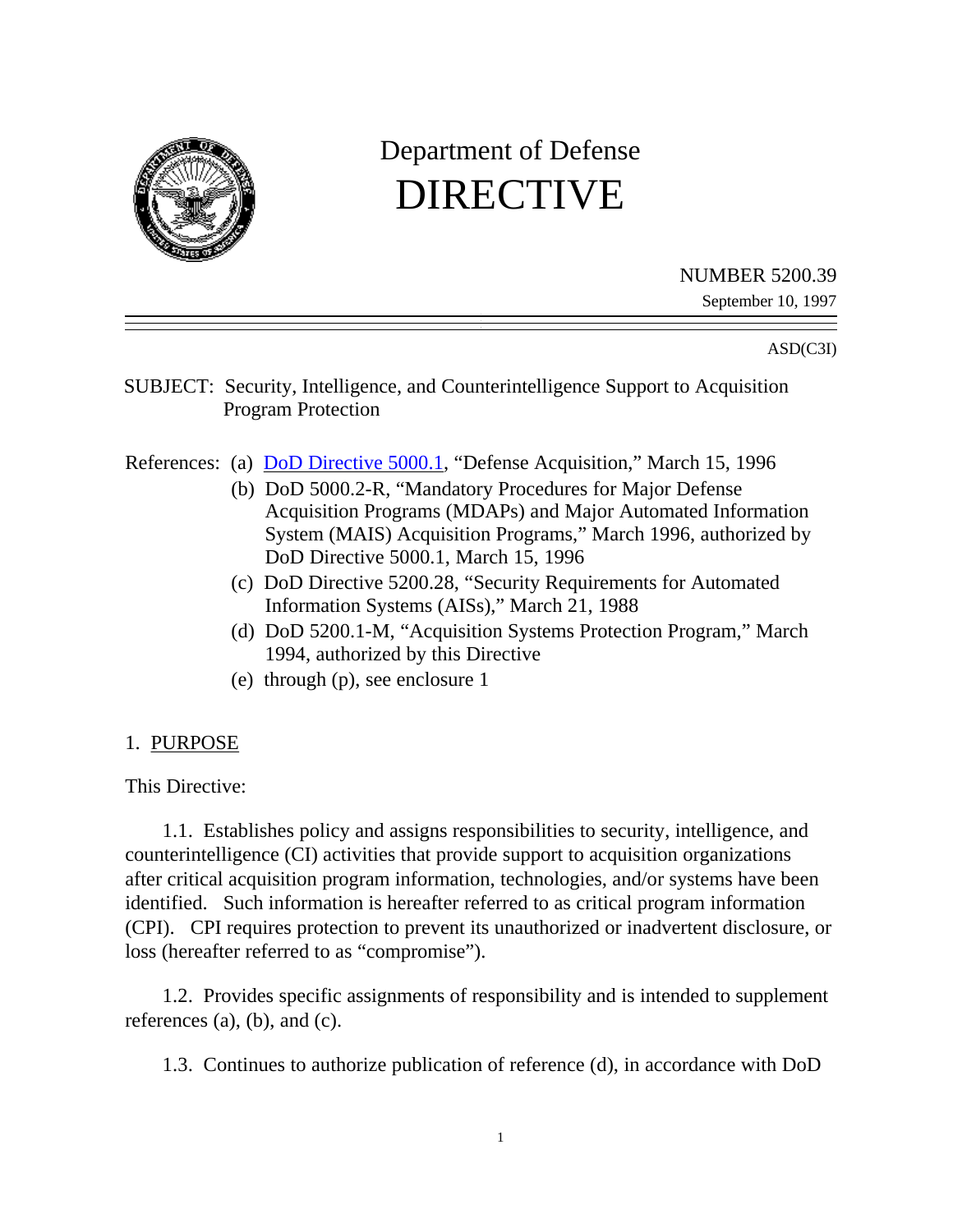#### 5025.1-M (reference (e)).

#### 2. APPLICABILITY

This Directive applies to the Office of the Secretary of Defense, the Military Departments, the Chairman of the Joint Chiefs of Staff, the Combatant Commands, the Inspector General of the Department of Defense, the Defense Agencies, and the DoD Field Activities (hereafter referred to collectively as "the DoD Components").

#### 3. DEFINITIONS

Terms used in this Directive are defined in enclosure 2.

#### 4. POLICY

4.1. It is DoD policy to provide protection for CPI that, if compromised, would significantly alter program direction; compromise the program or system capabilities; shorten the expected combat-effective life of the system; or require additional research, development, test, and evaluation resources to counter the impact of CPI compromise. CPI shall be identified early in the acquisition life cycle (not later than Milestone I or when the program enters the acquisition process) by the acquisition Program Manager (PM) and shall be protected.

4.2. Working together, acquisition, security, intelligence, and CI organizations shall recommend protective measures for CPI in order to protect the acquisition program's technological lead. Acquisition organizations shall identify CPI and provide program goals and objectives to the security, CI, and intelligence organizations. CI and intelligence organizations shall provide assessments of collection capabilities and potential threats from foreign interests to acquisition programs. Security organizations shall identify system vulnerabilities and shall recommend cost-effective security measures using risk management evaluations. CI organizations may conduct operations necessary to counter threats to those programs. Information gathered by the DoD intelligence community must comply with DoD Directive 5240.1 (reference (f)) and DoD 5240.1-R (reference (g)). Information gathered by non-intelligence community entities must comply with DoD Directive 5200.27 (reference (h)).

#### 4.3. General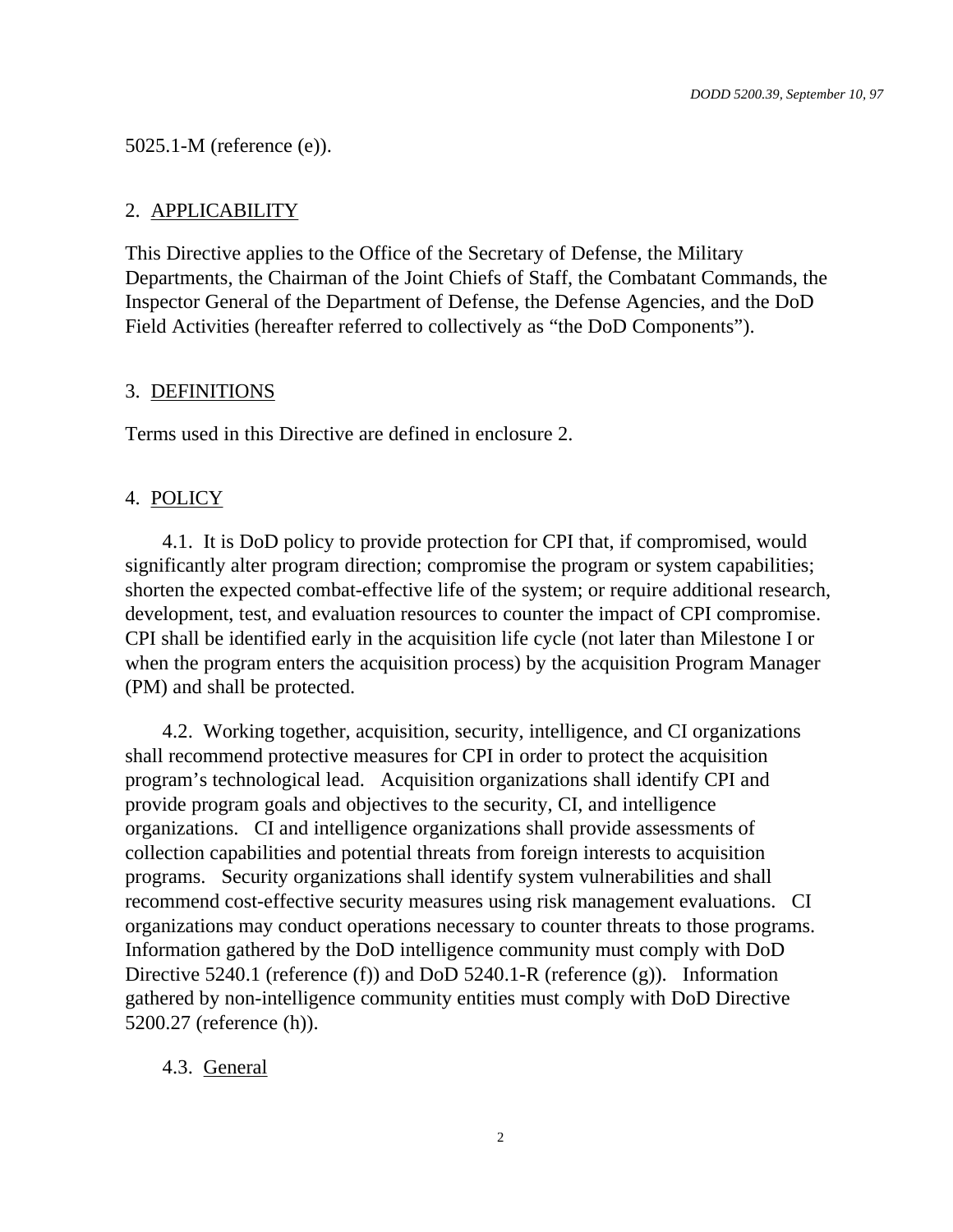4.3.1. When designated a DoD acquisition program, that program, to include documentation, technologies, and system hardware, shall be reviewed by the PM to identify CPI.

4.3.2. When a program does contain CPI, whether it be integral to that program, inherited from another program, or result from non-traditional acquisition techniques (e.g., Advanced Concept Technology Demonstration, flexible technology insertion), a Program Protection Plan (PPP) shall be developed as described in DoD 5200.1-M (reference (d)), approved by the PM, and reviewed by the Milestone Decision Authority (MDA).

4.3.3. If the PM determines that there is no CPI associated with the program (neither integral to the program nor inherited from a supporting program), a PPP is not required. The PM shall make this determination in writing for review by the MDA.

4.3.4. When a program contains CPI, multi-disciplinary threat, vulnerability, and risk assessments shall be conducted to determine the threat against that information. These assessments shall provide the basis for risk management decisions and for identification of appropriate cost-effective security countermeasures required to negate the threat.

4.3.5. Program protective measures shall be applied at all locations where CPI is developed, produced, analyzed, tested, maintained, transported, stored, or used in training.

4.3.6. Incidents of loss, compromise, or theft of identified CPI shall be reported in accordance with procedures in DoD Instruction 5240.4 (reference (i)) and DoD 5200.1-R (reference (j)), as appropriate.

#### 4.4. Program Protection Planning Process

4.4.1. The objective of effective program protection planning is to prevent exploitation of U.S. technology or the development of countermeasures against U.S. defense systems. The goal is to selectively and effectively apply security countermeasures that are cost-effective and consistent with risk management principles.

4.4.2. Guidance for developing a PPP, as well as a description of these elements, is contained in the Defense Acquisition Deskbook and DoD 5200.1-M (reference (d)). A PPP shall address at a minimum the following elements: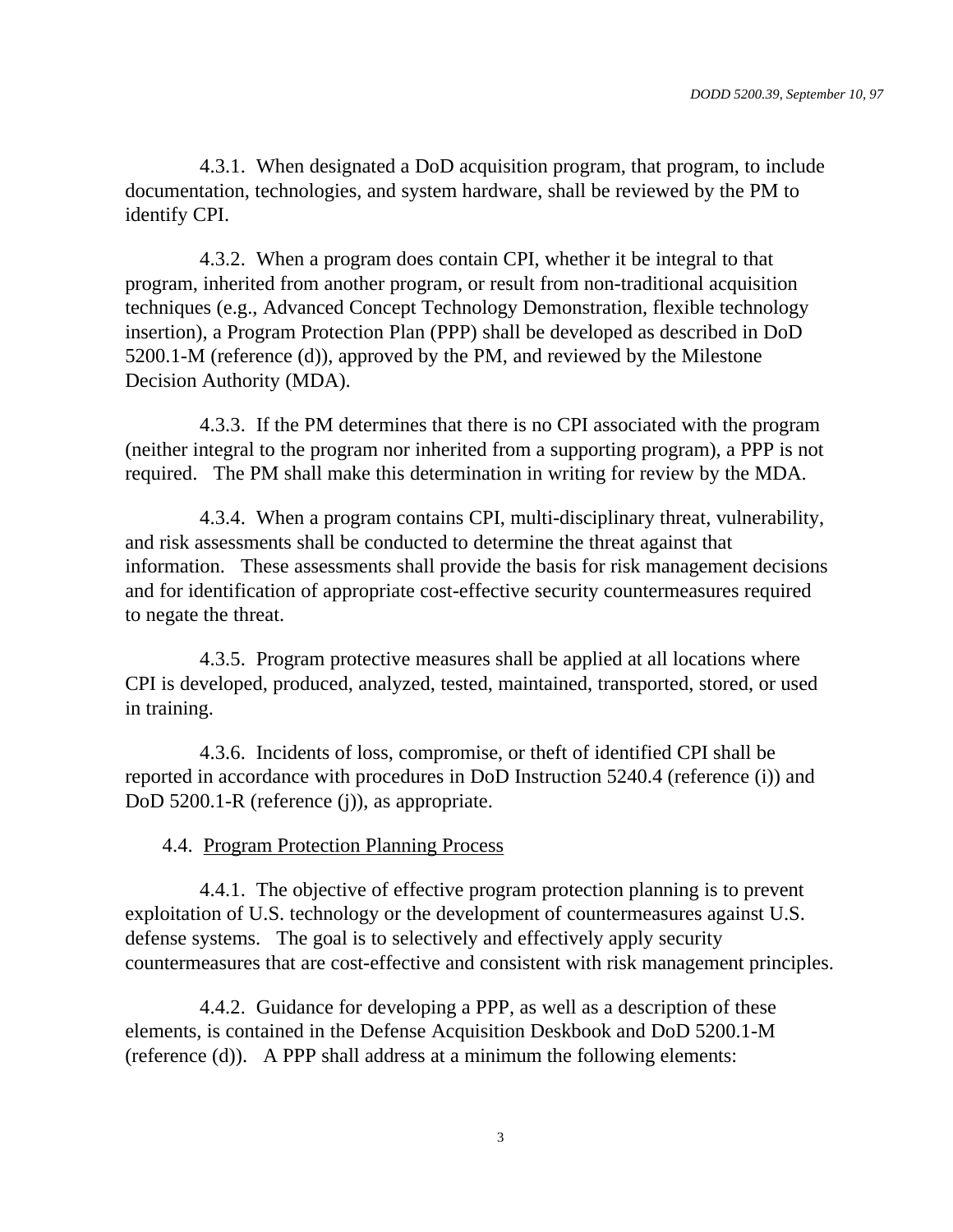- 4.4.2.1. System and Program Description.
- 4.4.2.2. List of CPI to be protected in the system or program.

4.4.2.3. Threats to CPI.

- 4.4.2.4. Vulnerabilities of CPI to threats.
- 4.4.2.5. Technology Assessment and Control Plan.

4.4.2.6. Classification Guides.

4.4.2.7. Countermeasures.

- 4.4.2.8. Protection costs.
- 4.4.2.9. Foreign Disclosure.

4.4.2.10. Foreign Sales and Co-Production.

4.4.2.11. Follow-on Support.

4.5. Integrated Product Team (IPT) Process. Using the IPT process, representatives of appropriate offices or organizations responsible for the elements listed in paragraph 4.4.2. above, shall participate in developing a program-specific PPP. Guidance for using or convening a Security IPT or security element of a program IPT is contained in reference (d) and the Defense Acquisition Deskbook.

4.6. Horizontal Protection. Common security countermeasures for protecting similar technologies shall be used by acquisition programs and the DoD Components. Officials with responsibilities listed in this Directive shall assess their programs and implement protective actions to ensure the cost-effective application of program protection efforts.

4.7. Training. DoD training programs for acquisition, security, and CI personnel shall include training on implementation of acquisition program protection and risk management.

4.8. Special Access Programs (SAPs). The unique nature of SAPs requires compliance with special security procedures of DoD Directive O-5205.7 (reference (k)). Security, intelligence, and CI organizations shall assist SAP PMs in developing a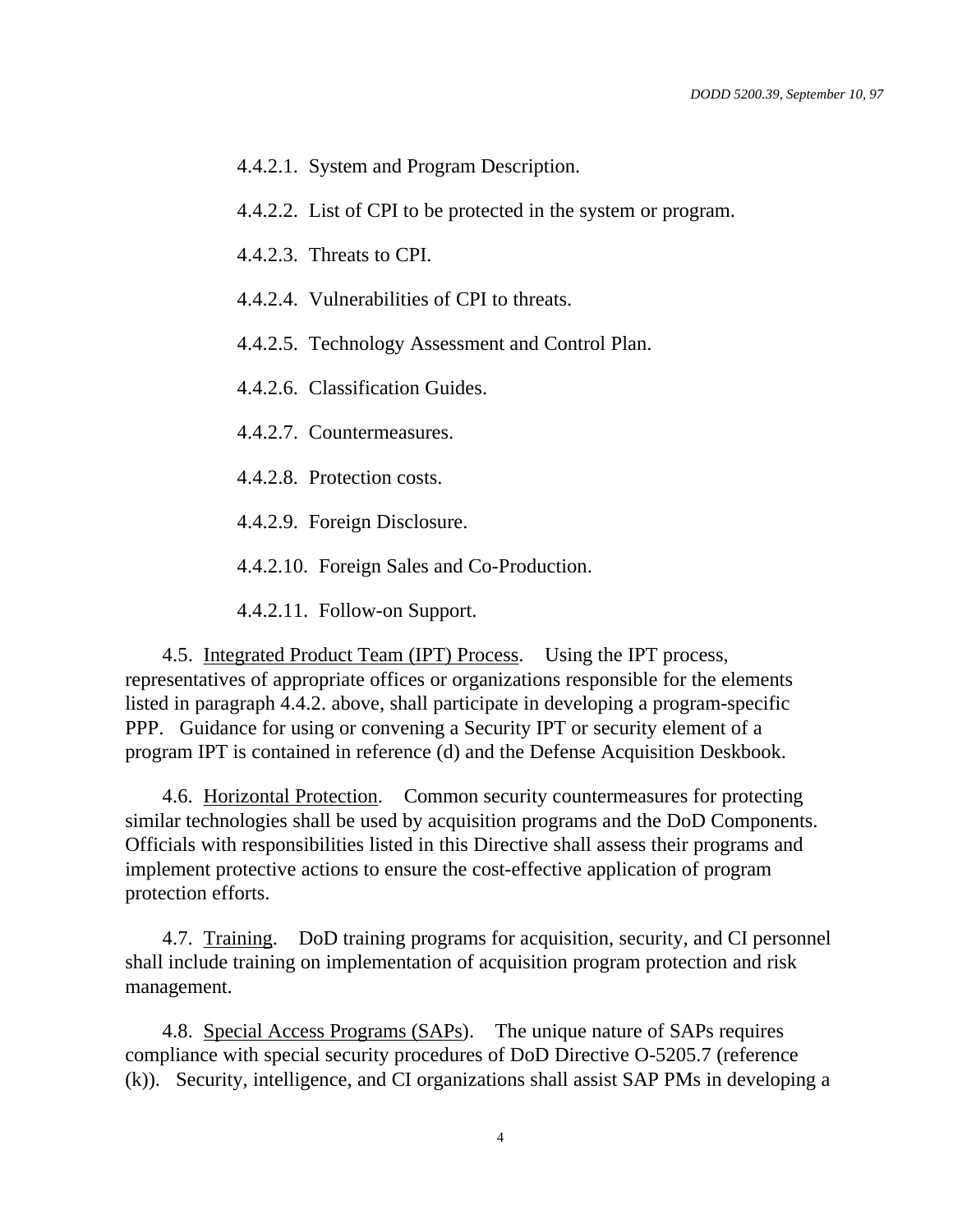comprehensive plan for protecting CPI if the acquisition program transitions to a collateral or unclassified status. The plan will be provided to the offices responsible for implementing protection requirements before beginning the transition.

4.9. Waivers and Exceptions. The DoD Components have no authority to waive or exempt the requirements of this Directive.

#### 5. RESPONSIBILITIES

5.1. The Under Secretary of Defense for Acquisition and Technology shall:

5.1.1. Provide day-to-day direction and management for acquisition program protection in accordance with DoD Directive 5200.1 (reference (l)), and may delegate authority to the DoD Component Acquisition Executives to:

5.1.1.1. Ensure acquisition PMs review their program to identify CPI, and designate an appropriate staff office to ensure that a PPP is developed when necessary.

5.1.1.2. Ensure that CPI is appropriately protected.

5.1.1.3. Plan and program fiscal resources to identify and protect CPI.

5.1.1.4. When a prime contractor or subcontractor is to have access to CPI, ensure that all prime contracts and subcontracts:

5.1.1.4.1. Identify the CPI.

5.1.1.4.2. Describe specific countermeasures to protect CPI that the baseline National Industrial Security Program lacks.

5.1.1.4.3. Authorize access to contractor facilities, by the Defense Investigative Service (DIS) or other cognizant security authority, to permit surveys, inspections, or inquiries necessary to assure implementation of program protection activities.

5.1.1.5. Ensure appropriate training is conducted for personnel responsible for assisting in the preparation and implementation of protection requirements set forth in PPP documents.

5.1.1.6. Ensure program protection issues are addressed in the IPT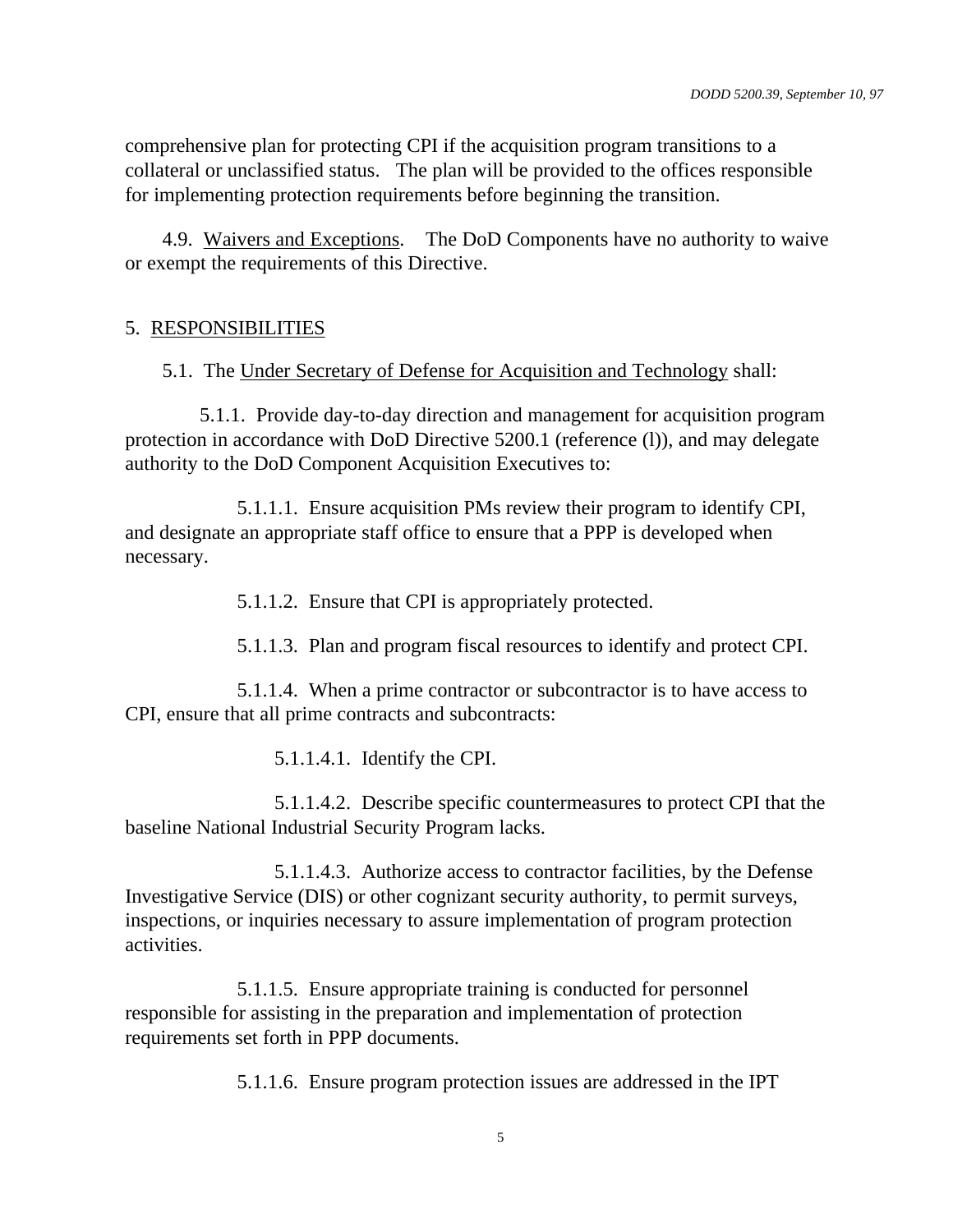process for appropriate resolution.

5.1.2. Delegate authority to the Director, Special Programs, to ensure that CPI is properly protected if a program transitions from special access to collateral or unclassified status.

5.1.3. Develop procedures to resolve differences between programs in identifying and protecting CPI.

5.1.4. Support development and implementation of a horizontal protection system for data exchanged between programs.

5.1.5. Ensure the Director, On-Site Inspection Agency, as the Executive Agent for the Defense Treaty Inspection Readiness Program:

5.1.5.1. Provides arms control and/or counterproliferation security assessments for appropriate treaties and executive agreements.

5.1.5.2. Participates in the IPT process, as it relates to horizontal protection, to assist in developing program-specific PPPs.

5.2. The Under Secretary of Defense for Policy shall:

5.2.1. Share appropriate information in security policy automated databases with organizations responsible for program protection.

5.2.2. Negotiate, coordinate, review, and approve necessary security arrangements with other governments, as appropriate, in accordance with DoD Directive 5230.11 (reference (m)), DoD Directive 5230.20 (reference (n)), and DoD Directive 2040.2 (reference (o)).

5.2.3. Provide guidance to the DoD Components on security arrangements for international programs, including participation in related IPTs.

5.3. The Assistant Secretary of Defense for Command, Control, Communications and Intelligence shall:

5.3.1. Establish security policy and provide technical security assistance for acquisition program protection.

5.3.2. Establish and manage a system to provide horizontal protection,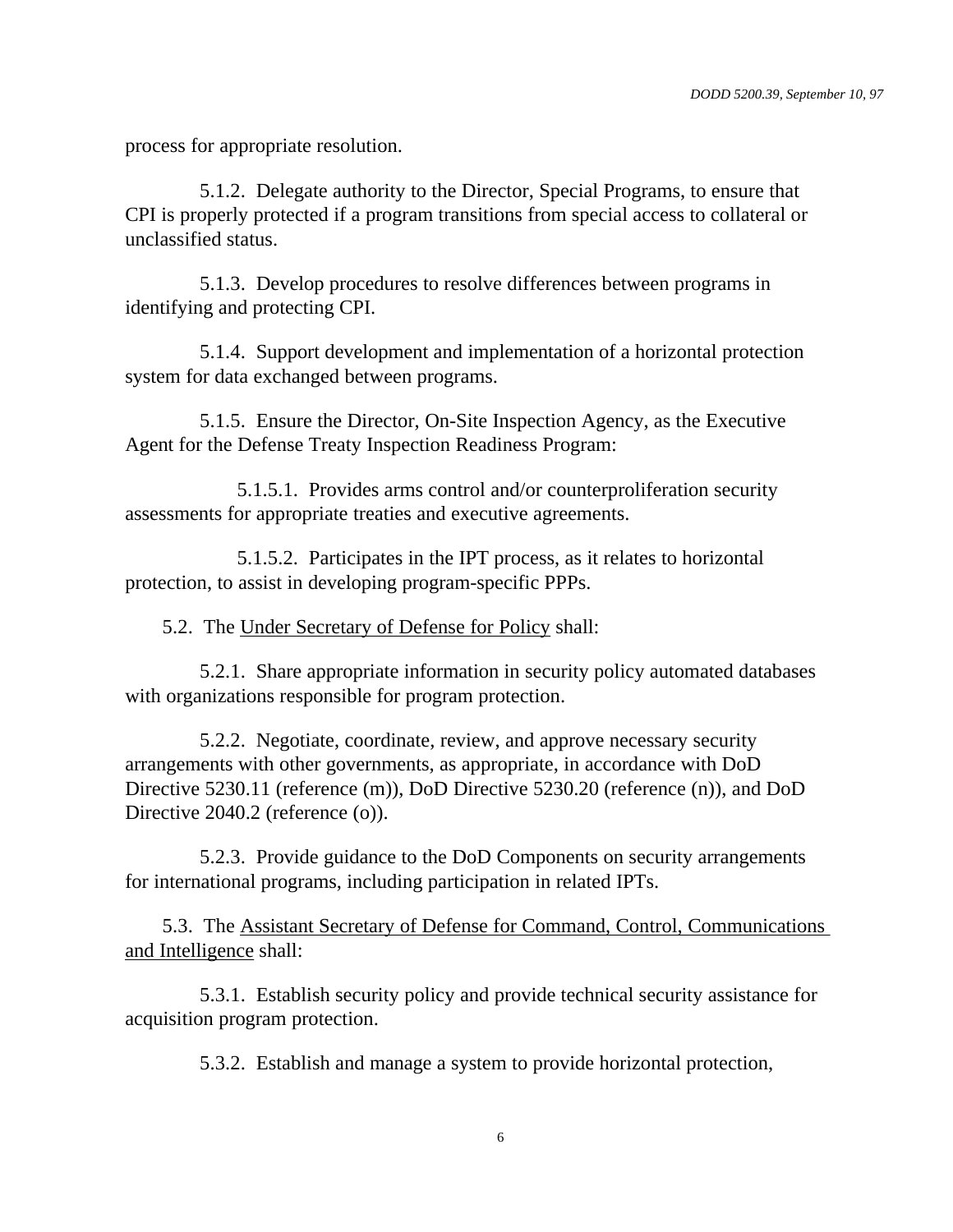including associated automation support.

5.3.3. Serve as the DoD-level focal point for Federal Agencies outside the Department of Defense that provide assistance in protecting CPI.

5.3.4. Participate in the IPT process, as it relates to acquisition program protection, to support the Component Head, Acquisition Executive, or other Milestone Decision Authority.

5.3.5. Participate in the Defense Acquisition Board and Overarching Integrated Product Teams for Major Defense Acquisition Programs and Major Automated Information System acquisition programs.

5.3.6. Oversee the process used by the DoD Components for acquisition program protection.

5.3.7. Provide resources necessary to support the development of program protection training.

5.3.8. Ensure the Director, Defense Intelligence Agency:

5.3.8.1. Provides technology targeting assessments detailing specific intelligence collection capabilities or other threats from foreign interests. These assessments, updated as required, will include an analysis of the forecasted needs of foreign interests for specific DoD technologies and information.

5.3.8.2. Provides technology transfer risk assessments for technologies and foreign interests of concern.

5.3.9. Ensure the Director, DIS:

5.3.9.1. Conducts reviews, as well as advice and assistance visits, of contractor facilities within the United States to assess compliance with contractually imposed program protection countermeasures, for both classified and unclassified CPI, when contract provisions authorize.

5.3.9.2. Participates in conducting surveys at contractor facilities to support program protection requirements.

5.3.9.3. Provides relevant threat information, when available and authorized for release, to contractors having access to CPI.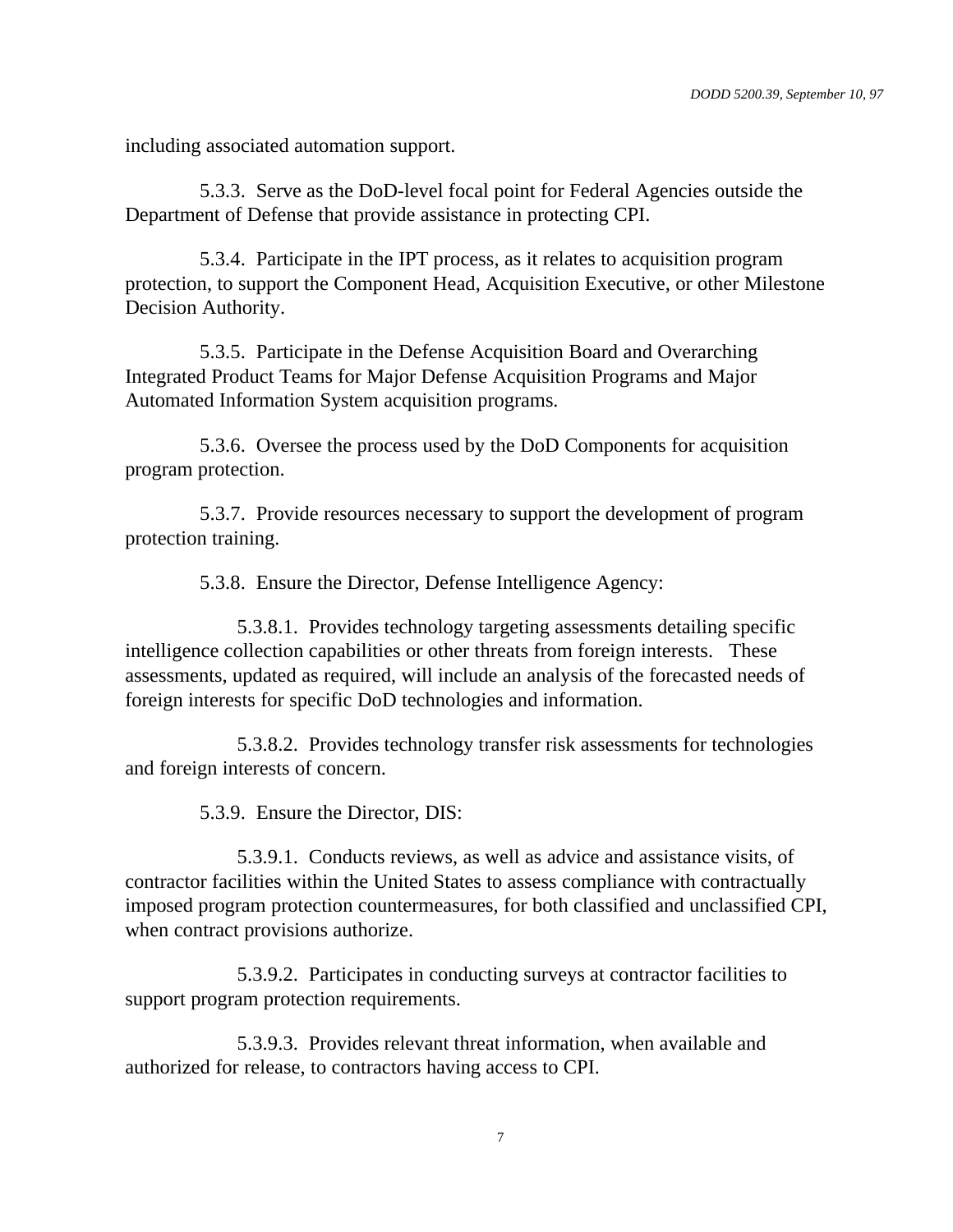5.3.9.4. Provides industrial security support to the IPT process.

5.3.9.5. Directs the Director, DoD Security Institute, to develop and conduct training for program protection.

5.4. The Inspector General of the Department of Defense shall ensure that the DoD Components that are not members of the Intelligence Community comply with DoD Directive 5200.27 (reference (h)) when providing support to acquisition program protection.

5.5. The Assistant to the Secretary of Defense for Intelligence Oversight shall ensure that Defense Intelligence Components comply with DoD Directive 5240.1 (reference (f)) and DoD 5240.1-R (reference (g)) when providing support under this Directive.

5.6. The Heads of the DoD Components shall:

5.6.1. Provide intelligence threat assessment support required for each acquisition program managed by the Component and, to the maximum extent possible, make threat information available to contractors with access to CPI.

5.6.2. Provide CI and security support to the IPT process, when appropriate.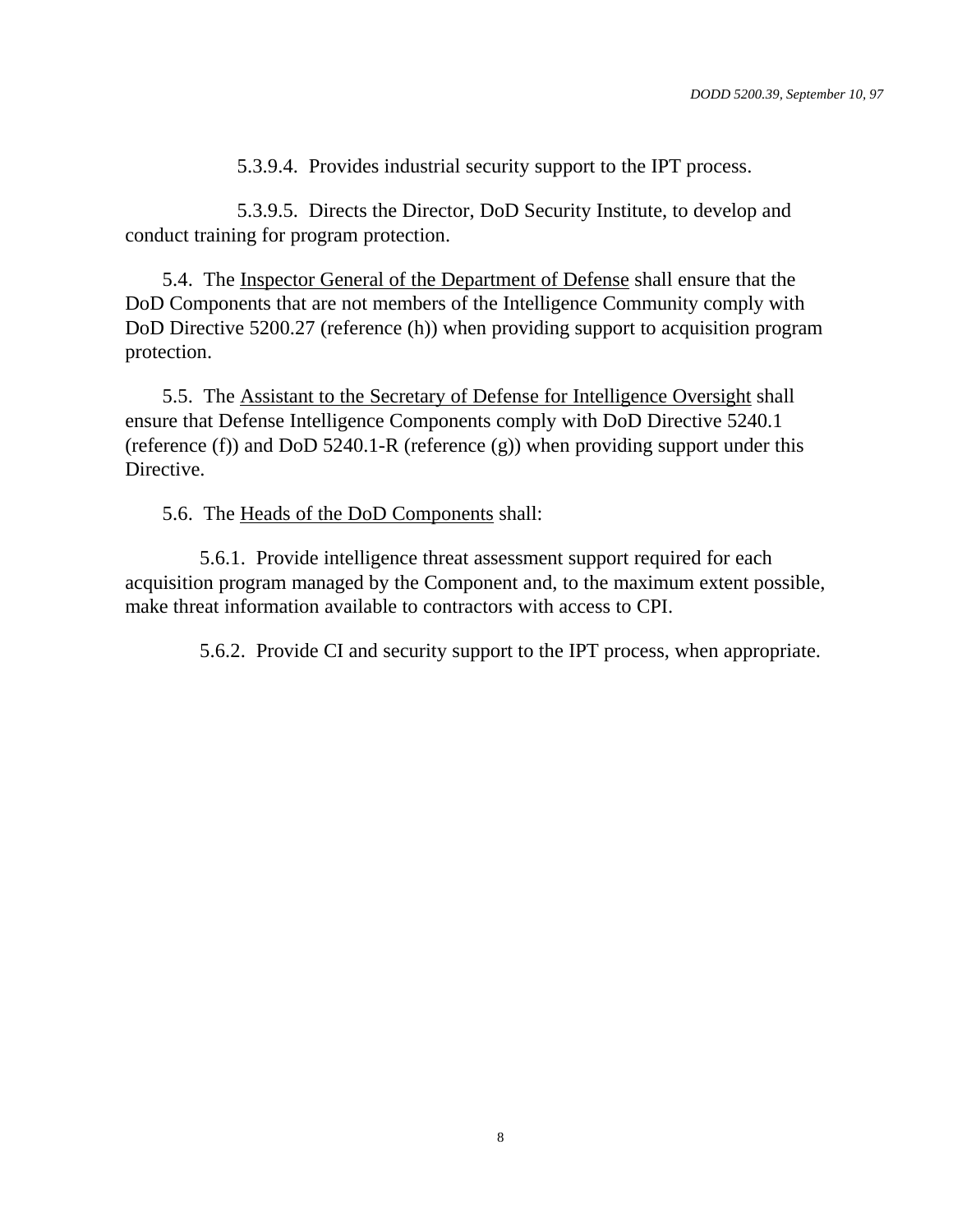## 6. EFFECTIVE DATE

This Directive is effective immediately.

 $\mathbb{W}$ 

 $\int$  John J. Hamre of Defense ebutj

Enclosures - 2

1. References

2. Definitions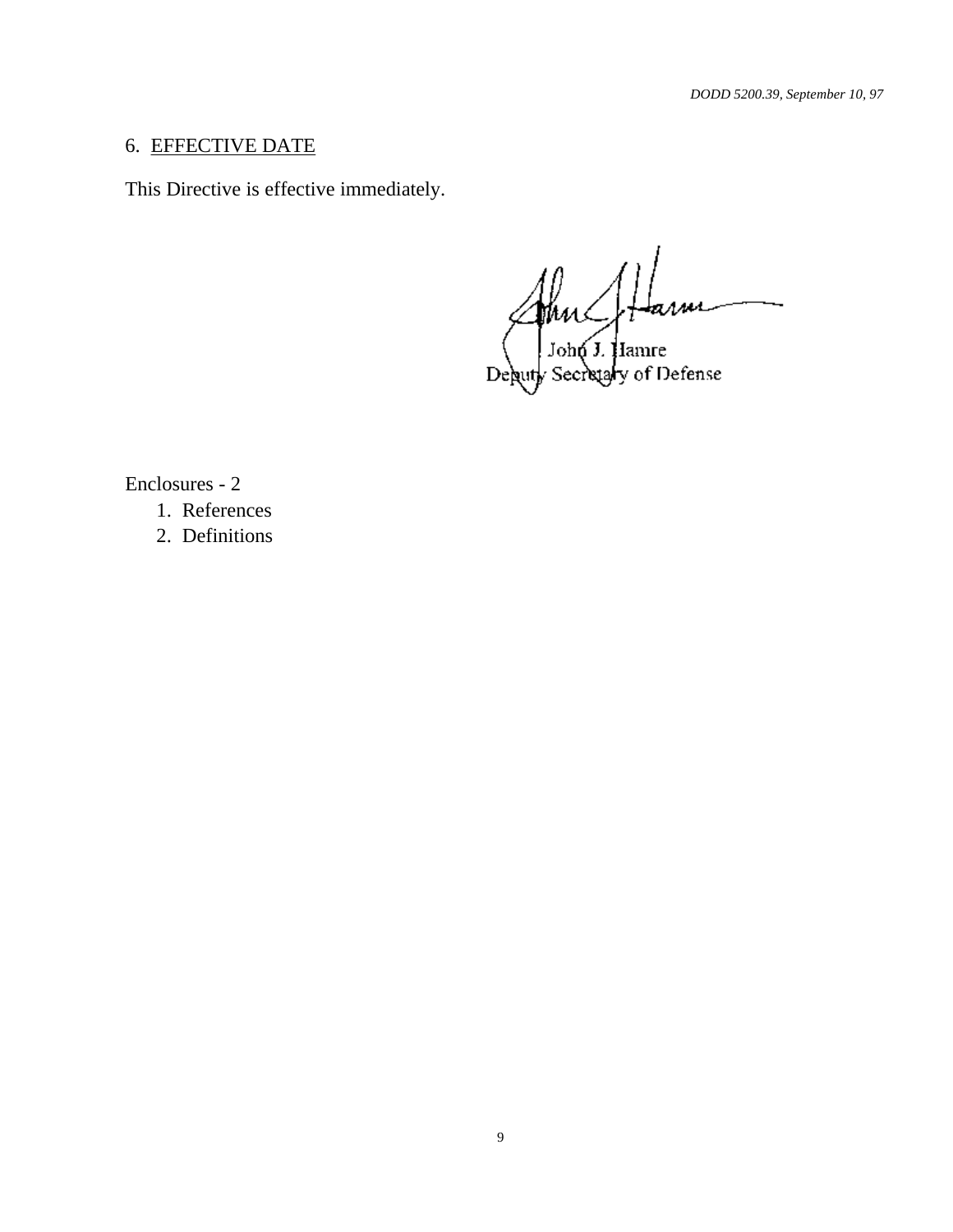## E1. ENCLOSURE 1

#### REFERENCES, continued

- (e) DoD 5025.1-M, "DoD Directives System Procedures," August 1994, authorized by DoD Directive 5025.1, June 24, 1994
- (f) DoD Directive 5240.1, "DoD Intelligence Activities," April 25, 1988
- (g) DoD 5240.1-R, "Procedures Governing the Activities of DoD Intelligence Components that affect United States Persons," December 1982, authorized by DoD Directive 5240.1, April 25, 1988
- (h) DoD Directive 5200.27, "Acquisition of Information Concerning Persons and Organizations not Affiliated with the Department of Defense," January 7, 1980
- (i) DoD Instruction 5240.4, "Reporting of Counterintelligence and Criminal Violations," September 22, 1992
- (j) DoD 5200.1-R, "Information Security Program Regulation," January 1997, authorized by DoD Directive 5200.1, January 17, 1997
- (k) DoD Directive O-5205.7, "Special Access Program (SAP) Policy," January 13, 1997
- (l) DoD Directive 5200.1, "DoD Information Security Program," January 17, 1997
- (m) DoD Directive 5230.11, "Disclosure of Classified Military Information to Foreign Governments and International Organizations," June 16, 1992
- (n) DoD Directive 5230.20, "Visits and Assignments of Foreign Representatives," April 24, 1992
- (o) DoD Directive 2040.2, "International Transfers of Technology, Goods, Services, and Munitions," January 17, 1984
- (p) DoD Directive 5530.3, "International Agreements," June 11, 1987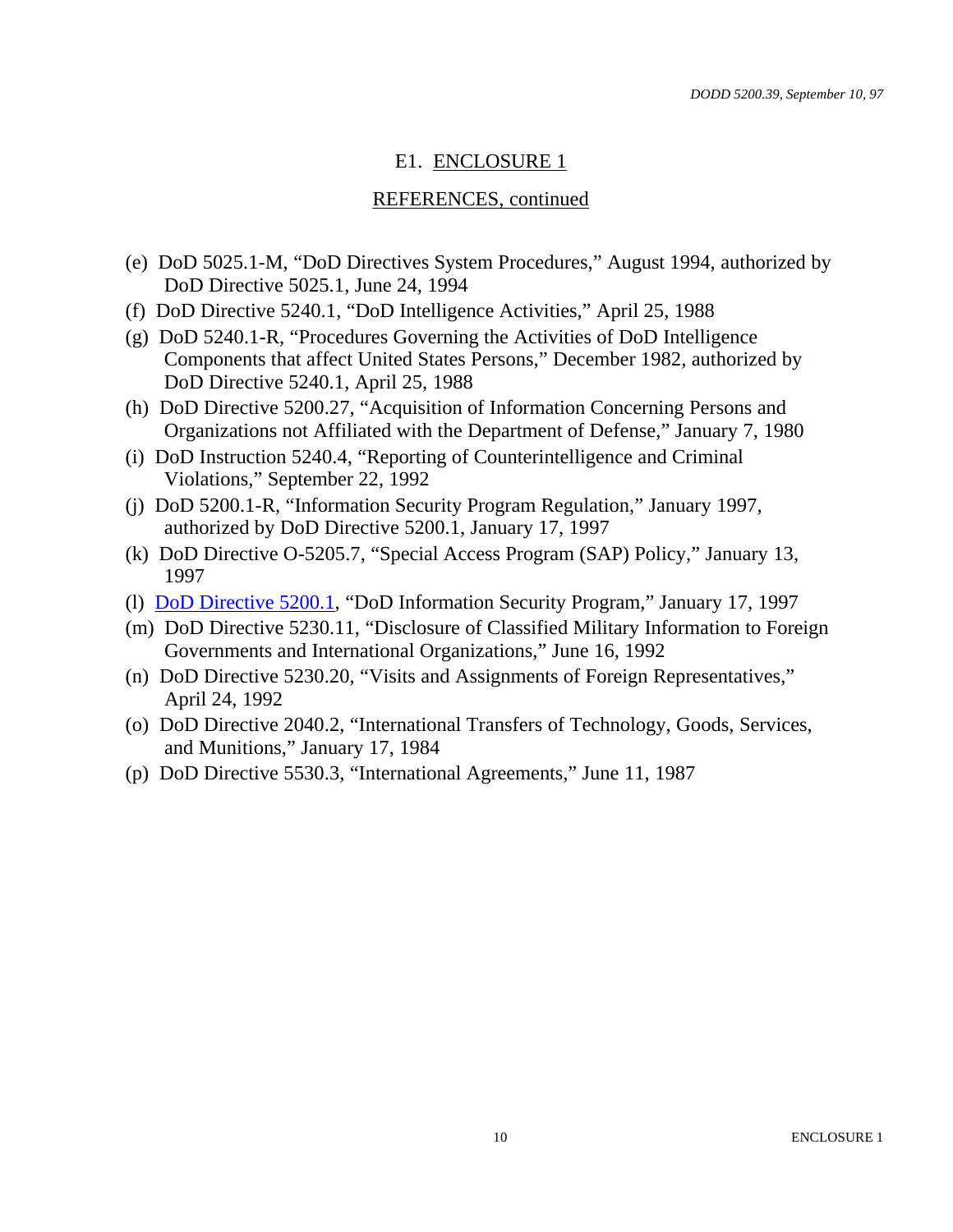# E2. ENCLOSURE 2

#### DEFINITIONS

E2.1.1. Acquisition Program. A directed, funded effort that is designed to provide a new, improved, or continuing weapons system or automated information system capability in response to a validated operational need. Acquisition programs are divided into categories, which are established to facilitate decentralized decision-making and execution and compliance with statutory requirements.

E2.1.2. Critical Program Information (CPI) (formerly, Essential Program Information, Technologies, and/or Systems). Critical program information, technologies, or systems that, if compromised, would degrade combat effectiveness, shorten the expected combat-effective life of the system, or significantly alter program direction. This includes classified military information or unclassified controlled information about such programs, technologies, or systems.

E2.1.3. Foreign Interest. Any foreign government, agency of a foreign government, or representative of a foreign government; any form of business enterprise or legal entity organized, chartered or incorporated under the law of any country other than the United States or its possessions and trust territories; and any person who is not a citizen or national of the United States.

E2.1.4. Horizontal Protection. The process that ensures CPI associated with more than one acquisition program is protected to the same degree by all involved DoD Components.

E2.1.5. Program Protection Plan (PPP). A comprehensive plan to safeguard critical program and technology information that is associated with a defense acquisition program. The level of detail and complexity of the PPP will vary based on the criticality of the program or system, the CPI, and the phase of the acquisition process being addressed.

E2.1.6. Risk Management. An organized, analytical process of identifying vulnerabilities, quantifying and assessing associated risks, and implementing and/or controlling the appropriate approach for preventing or handling each risk identified.

E2.1.7. Technology Assessment and Control Plan. The document that identifies and describes sensitive program information; the risks involved in foreign access to the